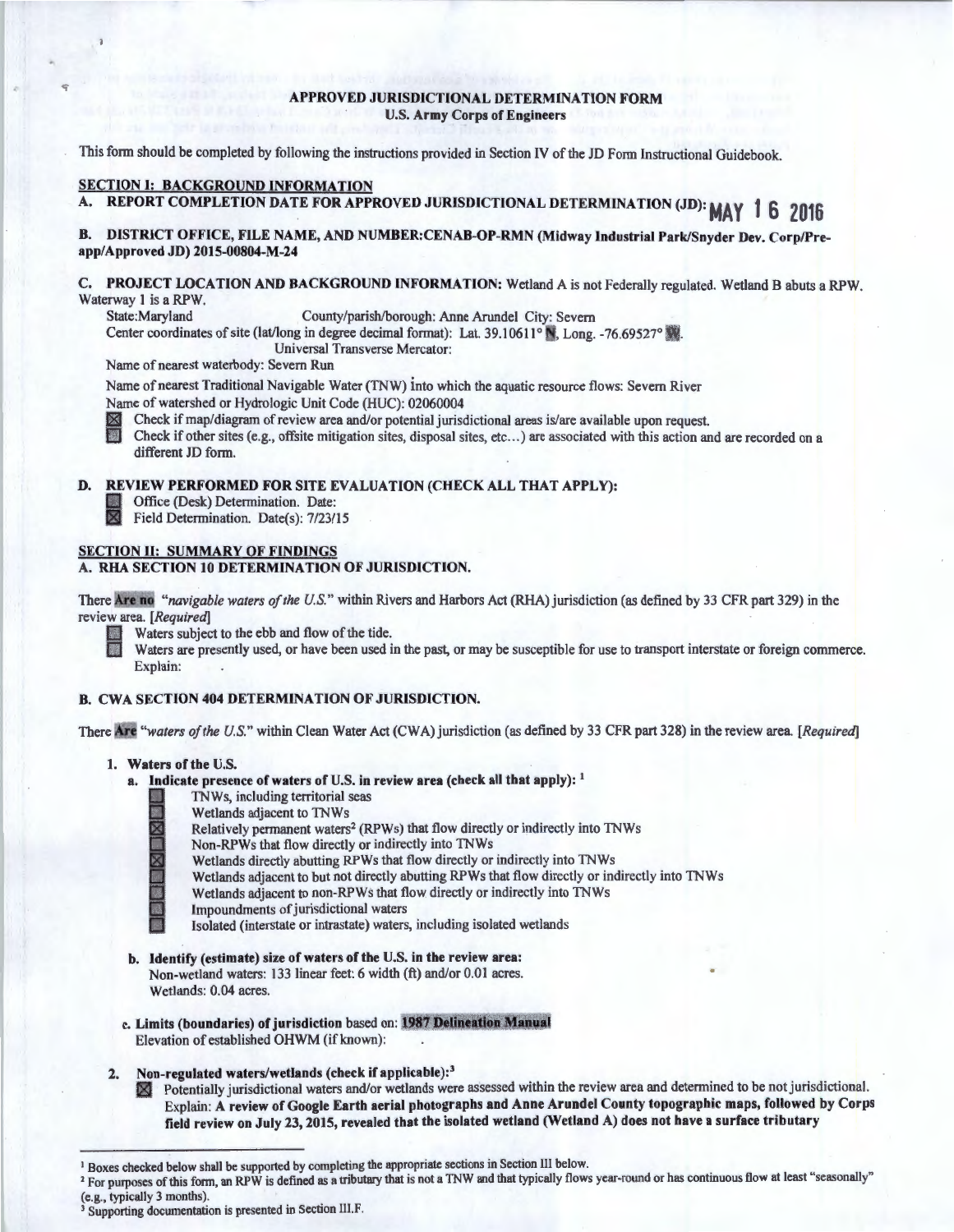### **SECTION III: CWA ANALYSIS**

### TNWs AND WETLANDS ADJACENT TO TNWs

The agencies will assert jurisdiction over TNWs and wetlands adjacent to TNWs. If the aquatic resource is a TNW, complete Section III.A.1 and Section III.D.1. only; if the aquatic resource is a wetland adjacent to a TNW, complete Sections III.A.1 and 2 and Section IH.D.l.; otherwise, see Section 111.8 below.

### I. TNW

Identify TNW:

Summarize rationale supporting determination:

### 2. Wetland adjacent to TNW

Summarize rationale supporting conclusion that wetland is "adjacent":

### B. CHARACTERISTICS OF TRIBUTARY (THAT IS NOT A TNW) AND ITS ADJACENT WETLANDS (IF ANY):

This section summarizes information regarding characteristics of the tributary and its adjacent wetlands, if any, and it helps determine whether or not the standards for jurisdiction established under *Rapanos* have been met.

The agencies will assert jurisdiction over non-navigable tributaries of TNWs where the tributaries are "relatively permanent waters" (RPWs), i.e. tributaries that typically flow year-round or have continuous flow at least seasonally (e.g., typically 3 months). A wetland that directly abuts an RPW is also jurisdictional. If the aquatic resource is not a TNW, but has year-round (perennial) flow, skip to Section 111.D.2. lfthe aquatic resource is a wetland directly abutting a tributary with perennial flow, skip to Section III.D.4.

A wetland that is adjacent to but that does not directly abut an RPW requires a significant nexus evaluation. Corps districts and EPA regions will include in the record any available information that documents the existence of a significant nexus between a relatively permanent tributary that is not perennial (and its adjacent wetlands if any) and a traditional navigable water, even though a significant nexus finding is not required as a matter of law.

If the waterbody4 is not an RPW, or a wetland directly abutting an RPW, a JD will require additional data to determine ifthe waterbody has a significant nexus with a TNW. If the tributary has adjacent wetlands, the significant nexus evaluation must consider the tributary in combination with all of its adjacent wetlands. This significant nexus evaluation that combines, for analytical purposes, the tributary and all of its adjacent wetlands is used whether the review area identified in the JD request is the tributary, or its adjacent wetlands, or both. If the JD covers a tributary with adjacent wetlands, complete Section 111.B.1 for the tributary, Section Ul.8.2 for any onsite wetlands, and Section IJl.8.3 for all wetlands adjacent to that tributary, both onsite and offsite. The determination whether a significant nexus exists is determined in Section 111.C below.

1. Characteristics of non-TNWs that flow directly or indirectly into TNW

(i) General Area Conditions:<br>Watershed size: **acres** Drainage area: acres Average annual rainfall: inches Average annual snowfall: inches

### (ii) Physical Characteristics:

(a) Relationship with TNW: Tributary flows directly into TNW.  $\Box$  Tributary flows through Pick List tributaries before entering TNW.

Project waters are Pick List river miles from TNW. Project waters are Pick List river miles from RPW. Project waters are Pick List aerial (straight) miles from TNW. Project waters are Pick List aerial (straight) miles from RPW. Project waters cross or serve as state boundaries. Explain: No.

Identify flow route to TNW<sup>5</sup>: Tributary stream order, if known:

<sup>•</sup> Note that the Instructional Guidebook contains additional information regarding swales, ditches, washes, and erosional features generally and in the arid

West.<br><sup>5</sup> Flow route can be described by identifying, e.g., tributary a, which flows through the review area, to flow into tributary b, which then flows into TNW.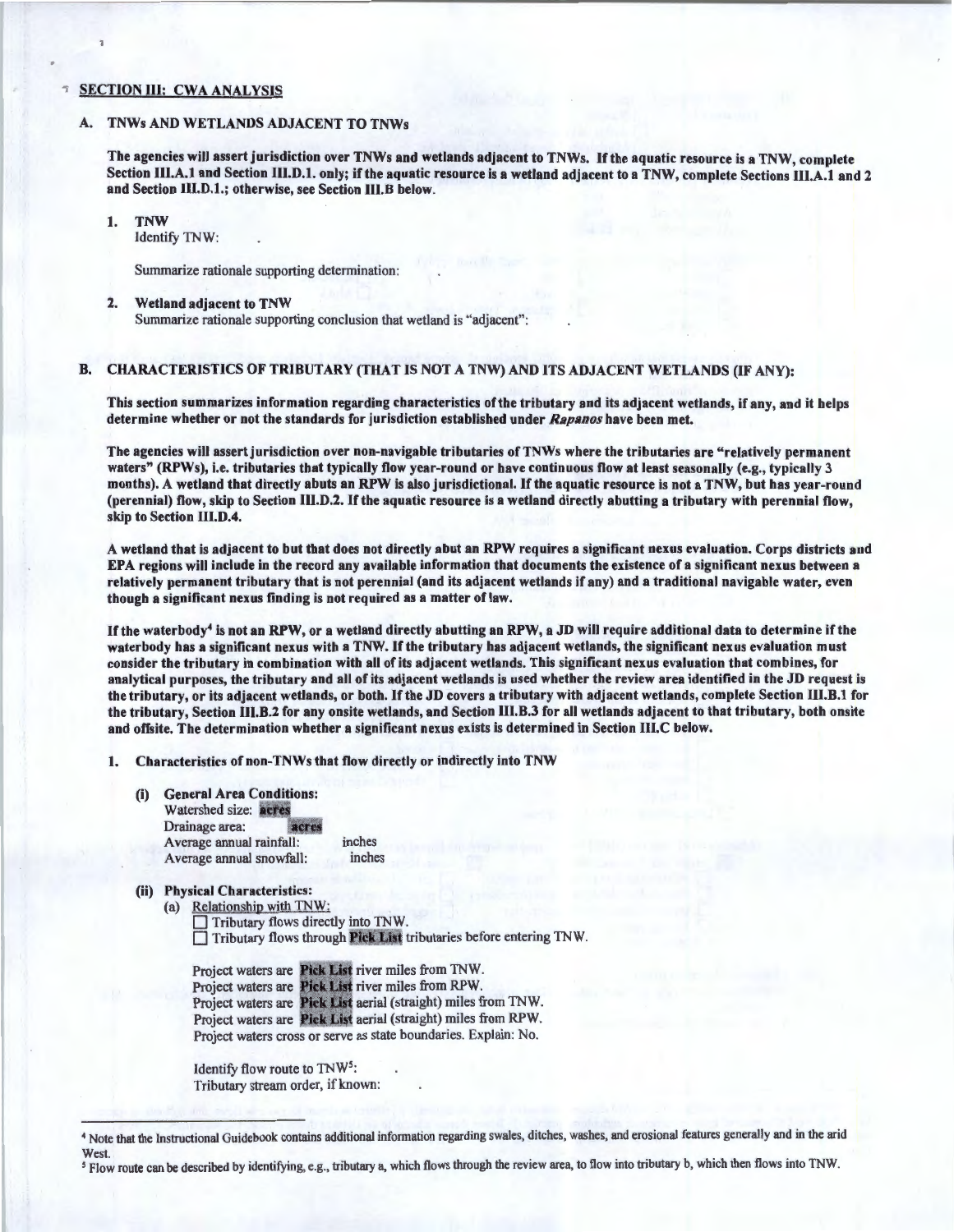### **(iv) Biological Characteristics. Channel supports (check all that apply):**

 $\Box$  Riparian corridor. Characteristics (type, average width):

- Wetland fringe. Characteristics:
- **Habitat for:** 
	- **D** Federally Listed species. Explain findings:
	- **D** Fish/spawn areas. Explain findings:
	- $\Box$  Other environmentally-sensitive species. Explain findings:
	- **0** Aquatic/wildlife diversity. Explain findings:

#### **2. Characteristics of wetlands adjacent to non-TNW that flow directly or indirectly into TNW**

### **(i) Physical Characteristics:**

- (a) General Wetland Characteristics:
	- Properties:

Wetland size: acres Wetland type. Explain:

Wetland quality. Explain:

Project wetlands cross or serve as state boundaries. Explain:

- (b) General Flow Relationship with Non-TNW:
	- Flow is: Pick List. Explain: Seasonal flow--flows more than 3 months per year.

Surface flow is: Pick List Characteristics:

Subsurface flow: Pick List. Explain findings:  $\Box$  Dye (or other) test performed:

- Wetland Adjacency Determination with Non-TNW:
	- Directly abutting
	- **D** Not directly abutting
		- Discrete wetland hydrologic connection. Explain:
		- $\Box$  Ecological connection. Explain:
		- Separated by berm/barrier. Explain:

### (d) Proximity (Relationship) to TNW

Project wetlands are Pick List river miles from TNW. Project waters are Pick List aerial (straight) miles from TNW. Flow is from: Pick List. Estimate approximate location of wetland as within the Pick List floodplain.

### **(ii) Chemical Characteristics:**

Characterize wetland system (e.g., water color is clear, brown, oil film on surface; water quality; general watershed characteristics; etc.). Explain:

**STATISTICS** 

Identify specific pollutants, if known:

# **(iii) Biological Characteristics. Wetland supports (check all that apply):**

- 0 Riparian buffer. Characteristics (type, average width):
- Vegetation type/percent cover. Explain:<br>
Habitat for:
- Habitat for:
	- 0 Federally Listed species. Explain findings:
	- **D** Fish/spawn areas. Explain findings:
	- $\Box$  Other environmentally-sensitive species. Explain findings:
	- 0 Aquatic/wildlife diversity. Explain findings:

# **3. Characteristics of all wetlands adjacent to the tributary (if any)**

All wetland(s) being considered in the cumulative analysis: Plek List Approximately ( ) acres in total are being considered in the cumulative analysis.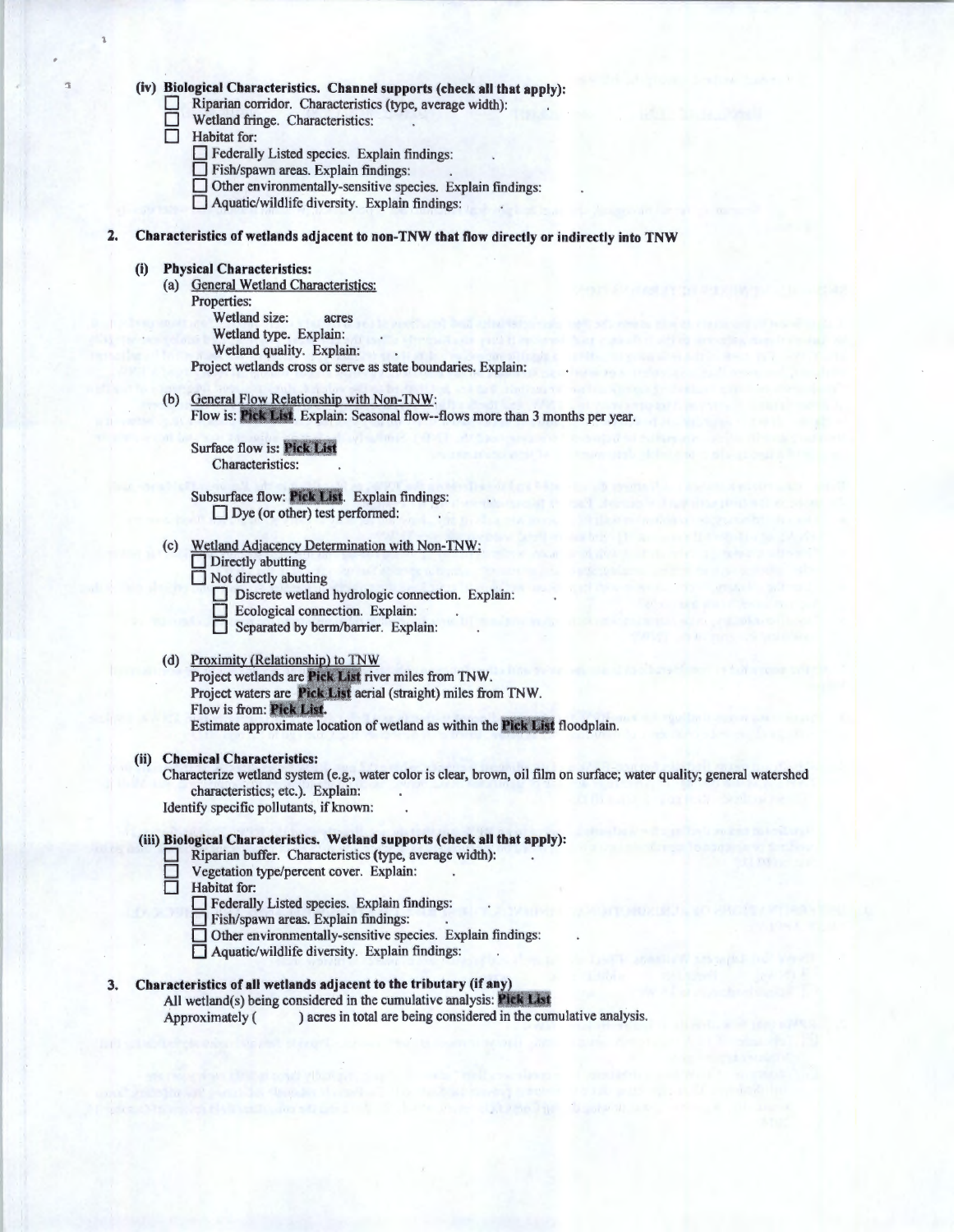Provide estimates for jurisdictional waters in the review area (check all that apply):

Tributary waters: 133 linear feet 6 width (ft).

Other non-wetland waters: acres.

l

Identify type(s) of waters:

### 3. Non-RPWs<sup>8</sup> that flow directly or indirectly into TNWs.

Waterbody that is not a TNW or an RPW, but flows directly or indirectly into a TNW, and it has a significant nexus with a TNW is jurisdictional. Data supporting this conclusion is provided at Section III.C.

Provide estimates for jurisdictional waters within the review area (check all that apply):

- Tributary waters: linear feet width (ft).
- Other non-wetland waters: acres.

Identify type(s) of waters:

### Wetlands directly abutting an RPW that flow directly or indirectly into TNWs.

- Wetlands directly abut RPW and thus are jurisdictional as adjacent wetlands.
	- Wetlands directly abutting an RPW where tributaries typically flow year-round. Provide data and rationale indicating that tributary is perennial in Section III.D.2, above. Provide rationale indicating that wetland is directly abutting an RPW:
	- J8I Wetlands directly abutting an RPW where tributaries typically flow "seasonally." Provide data indicating that tributary is seasonal in Section III.B and rationale in Section lll.D.2, above. Provide rationale indicating that wetland is directly abutting an RPW: Wetland B was observed abutting, i.e. touching, the RPW that flows off-site to Severn Run during the Corps field review of July 23, 2015.

Provide acreage estimates for jurisdictional wetlands in the review area: 0.04 acres.

5. Wetlands adjacent to but not directly abutting an RPW that flow directly or indirectly into TNWs.

Wetlands that do not directly abut an RPW, but when considered in combination with the tributary to which they are adjacent and with similarly situated adjacent wetlands, have a significant nexus with a TNW are jurisidictional. Data supporting this conclusion is provided at Section Ill.C.

Provide acreage estimates for jurisdictional wetlands in the review area: acres.

6. Wetlands adjacent to non-RPWs that flow directly or indirectly into TNWs.<br>Wetlands adjacent to such waters, and have when considered in combination with the tributary to which they are adjacent and with similarly situated adjacent wetlands, have a significant nexus with a TNW are jurisdictional. Data supporting this conclusion is provided at Section III.C.

Provide estimates for jurisdictional wetlands in the review area: acres.

### 7. Impoundments of jurisdictional waters.9

As a general rule, the impoundment of a jurisdictional tributary remains jurisdictional.

Demonstrate that impoundment was created from "waters of the U.S.," or

- **B Demonstrate that water meets the criteria for one of the categories presented above (1-6), or** Demonstrate that water is isolated with a nexus to commerce (see E below).
	- Demonstrate that water is isolated with a nexus to commerce (see E below).

# E. ISOLATED (INTERSTATE OR INTRA-STATE] WATERS, INCLUDING ISOLATED WETLANDS, THE USE, DEGRADATION OR DESTRUCTION OF WHICH COULD AFFECT INTERSTATE COMMERCE, INCLUDING ANY SUCH WATERS (CHECK ALL THAT APPLY):<sup>10</sup>

which are or could be used by interstate or foreign travelers for recreational or other purposes.

from which fish or shellfish are or could be taken and sold in interstate or foreign commerce.

which are or could be used for industrial purposes by industries in interstate commerce.

Interstate isolated waters. Explain:

<sup>&</sup>lt;sup>8</sup>See Footnote # 3.<br><sup>9</sup> To complete the analysis refer to the key in Section III.D.6 of the Instructional Guidebook.

<sup>&</sup>lt;sup>10</sup> Prior to asserting or declining CWA jurisdiction based solely on this category, Corps Districts will elevate the action to Corps and EPA HQ for review consistent with the process described in the Corps/EPA *Memorandum Regarding CWA Act Jurisdiction Following Rapanos.*